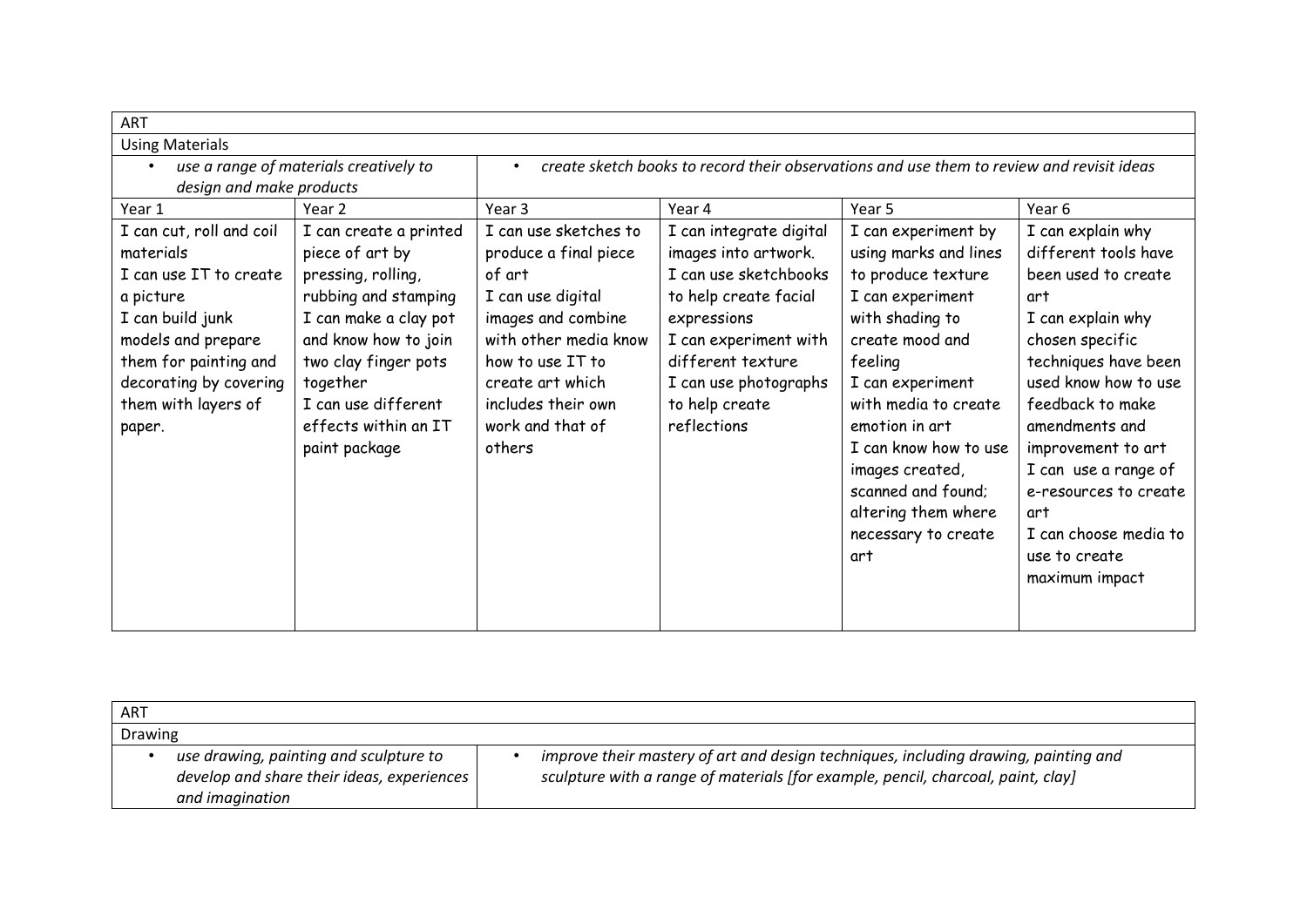| Year 1                                            | Year <sub>2</sub>                                         | Year <sub>3</sub>    | Year 4                                                                              | Year 5                | Year 6                 |
|---------------------------------------------------|-----------------------------------------------------------|----------------------|-------------------------------------------------------------------------------------|-----------------------|------------------------|
| I can show how people                             | I can choose and use                                      | I can show facial    | I can show facial                                                                   | I can use shading to  | I can use a full range |
| feel in paintings and                             | three different                                           | expressions in art.  | expressions and body                                                                | create mood and       | of pencils, charcoal   |
| drawings.                                         | grades of pencil when                                     | I can use different  | language in sketches                                                                | feeling               | or pastels when        |
| I can use pencils to                              | drawing                                                   | grades of pencil to  | and paintings                                                                       | I can organise line,  | creating a piece of    |
| create lines of                                   | know how to use                                           | shade and to show    | I can use marks and                                                                 | tone, shape and       | observational art      |
| different thickness in                            | charcoal, pencil and                                      | different tones and  | lines to show texture                                                               | colour to represent   |                        |
| drawings.                                         | pastel to create art                                      | textures             | in art.                                                                             | figures and forms in  |                        |
| I can work to the size                            | I can create drawings                                     |                      | I can use line, tone,                                                               | movement.             |                        |
| of the paper or                                   | and paintings from                                        |                      | shape and colour to                                                                 | I can express         |                        |
| surface, drawing and                              | observation,                                              |                      | represent figures and                                                               | emotion in art        |                        |
| painting on a range of                            | experience and                                            |                      | forms in movement                                                                   |                       |                        |
| surfaces and scales.                              | imagination with the                                      |                      | and know how to show                                                                |                       |                        |
|                                                   | emphasis on first-                                        |                      | reflections                                                                         |                       |                        |
|                                                   | hand experience.                                          |                      |                                                                                     |                       |                        |
|                                                   |                                                           |                      |                                                                                     |                       |                        |
| <b>ART</b>                                        |                                                           |                      |                                                                                     |                       |                        |
|                                                   | Use colour, pattern, texture, line, form, space and shape |                      |                                                                                     |                       |                        |
| develop a wide range of art and design techniques |                                                           | $\bullet$            | improve their mastery of art and design techniques, including drawing, painting and |                       |                        |
|                                                   | in using colour, pattern, texture, line, shape, form      |                      | sculpture with a range of materials [for example, pencil, charcoal, paint, clay]    |                       |                        |
| and space                                         |                                                           |                      |                                                                                     |                       |                        |
| Year 1                                            | Year 2                                                    | Year <sub>3</sub>    | Year 4                                                                              | Year 5                | Year 6                 |
| I can create moods in                             | I can mix paint to                                        | I can create a       | I can print onto                                                                    | I can create an       | I can select media     |
| art work.                                         | create all the                                            | background using a   | different materials                                                                 | accurate print design | and predict how it     |
| I can name the                                    | secondary colours                                         | wash                 | using at least four                                                                 | following given       | might be used.         |
| primary and secondary                             | I can create tints with                                   | I can use a range of | colours.                                                                            | criteria.             | I can choose the       |
| colours.                                          | paint by adding white                                     | brushes to create    | I can begin to adapt                                                                | I can choose the      | style of painting to   |
| I can create a                                    | and know how to                                           | different effects in | and apply colours to                                                                | scale and surface     | match the purpose of   |
| repeating pattern in                              | create tones with                                         | painting             | achieve tonal effects,                                                              | appropriate to the    | my work.               |
| print                                             | paint by adding black                                     | I can identify key   | patterns and textures                                                               | work                  | I can choose methods   |
|                                                   | I can make drawings                                       | visual elements e.g  | I can make drawings                                                                 | I can draw and paint  | of printing to achieve |
|                                                   | and paintings to show                                     | colour, line, shape, | and paintings from                                                                  | the human figure in   | specific results       |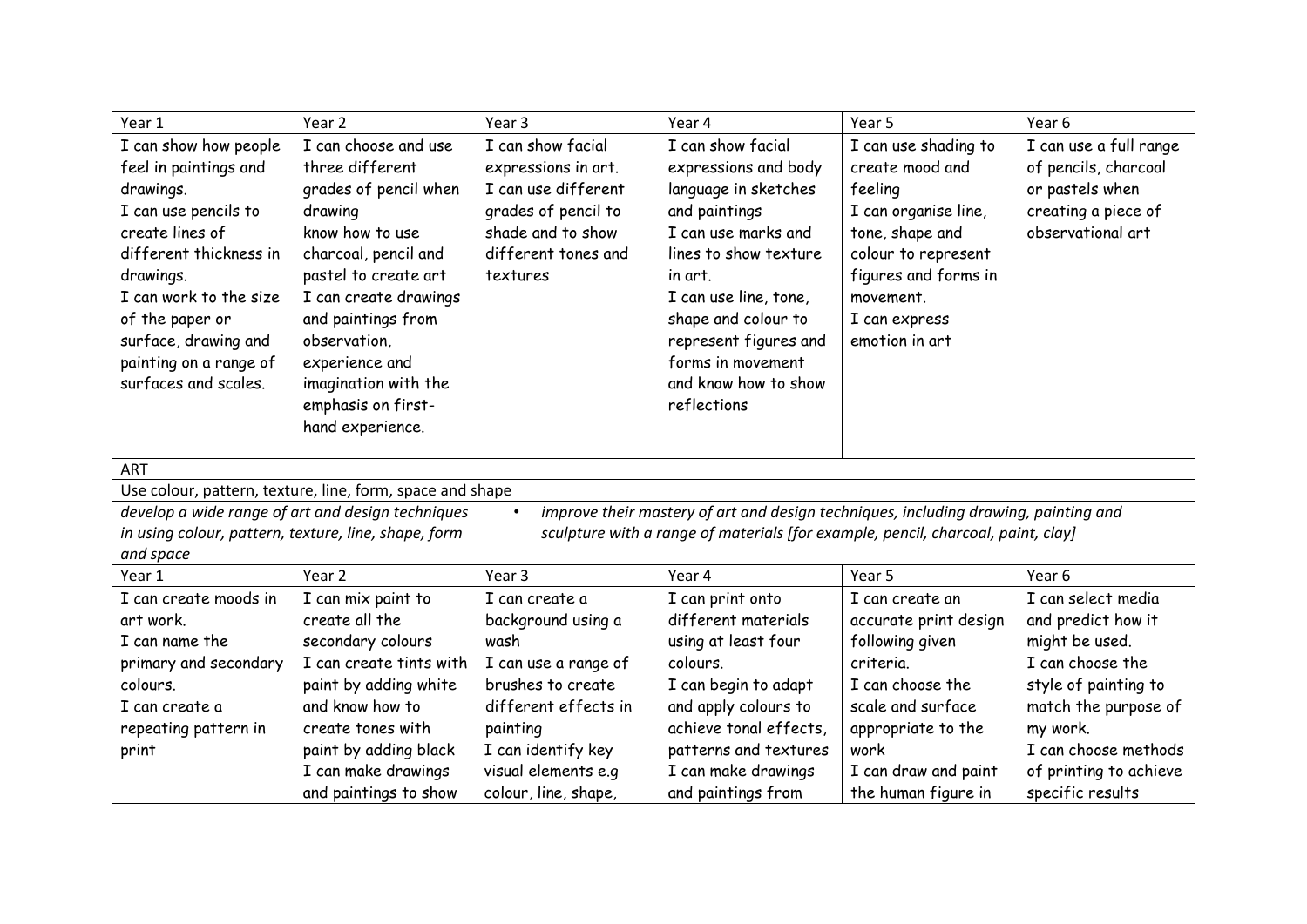| increasing detail,     | space in my work and | observation,          | isolation, in groups  | I can print more    |
|------------------------|----------------------|-----------------------|-----------------------|---------------------|
| context and use of the | the work of others   | experience and        | and set in different  | complex regular and |
| visual elements        |                      | imagination with the  | environments          | irregular patterns  |
|                        |                      | emphasis on first-    | I can work with a     | I can overprint to  |
|                        |                      | hand experience       | wide range of more    | create different    |
|                        |                      | I can sculpt clay and | specialist media and  | patterns            |
|                        |                      | other mouldable       | mix media to achieve  |                     |
|                        |                      | materials.            | desired effects       |                     |
|                        |                      | I can paint using a   | I can use the primary |                     |
|                        |                      | wide variety of       | colours and black and |                     |
|                        |                      | brushes and use       | white, to mix a full  |                     |
|                        |                      | mixing palettes or    | range of tones and    |                     |
|                        |                      | plastic plates and    | hues                  |                     |
|                        |                      | water pots            |                       |                     |
|                        |                      |                       |                       |                     |
|                        |                      |                       |                       |                     |

| <b>ART</b>                                                         |                                        |                                                                |                                                               |                                                                  |                                                               |  |
|--------------------------------------------------------------------|----------------------------------------|----------------------------------------------------------------|---------------------------------------------------------------|------------------------------------------------------------------|---------------------------------------------------------------|--|
| Range of artists                                                   |                                        |                                                                |                                                               |                                                                  |                                                               |  |
| Study a range of artists, craft makers and<br>designers            |                                        | great artists, architects and designers in history             |                                                               |                                                                  |                                                               |  |
| Year 1                                                             | Year 2                                 | Year 3                                                         | Year 4                                                        | Year 5                                                           | Year 6                                                        |  |
| I can ask questions<br>about a piece of art.<br>I can practise the | I can suggest how<br>artists have used | I can identify the<br>techniques used by<br>different artists. | I can experiment with<br>the styles used by<br>other artists. | I can research the<br>work of an artist and<br>use their work to | I can explain the<br>style of art used and<br>how it has been |  |
| language of the<br>subject to explain my                           | colour, pattern and<br>shape           | I can compare the<br>work of different<br>artists              | I can explain some of<br>the features of art                  | replicate a style                                                | influenced by a<br>famous artist                              |  |